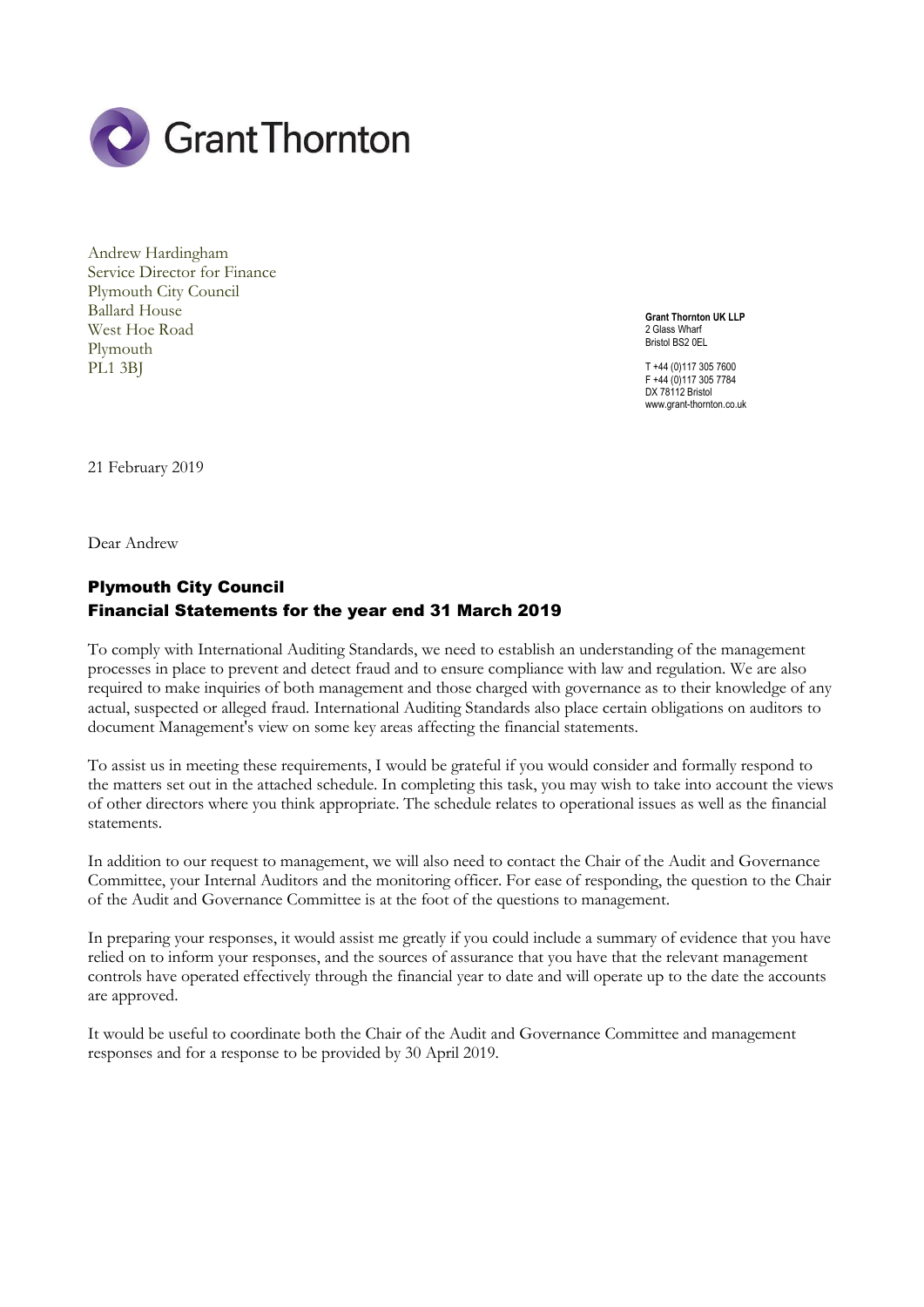Please contact David Bray if you wish to discuss anything in relation to this request

Yours sincerely,

Geraldine Daly Associate Director Grant Thornton UK LLP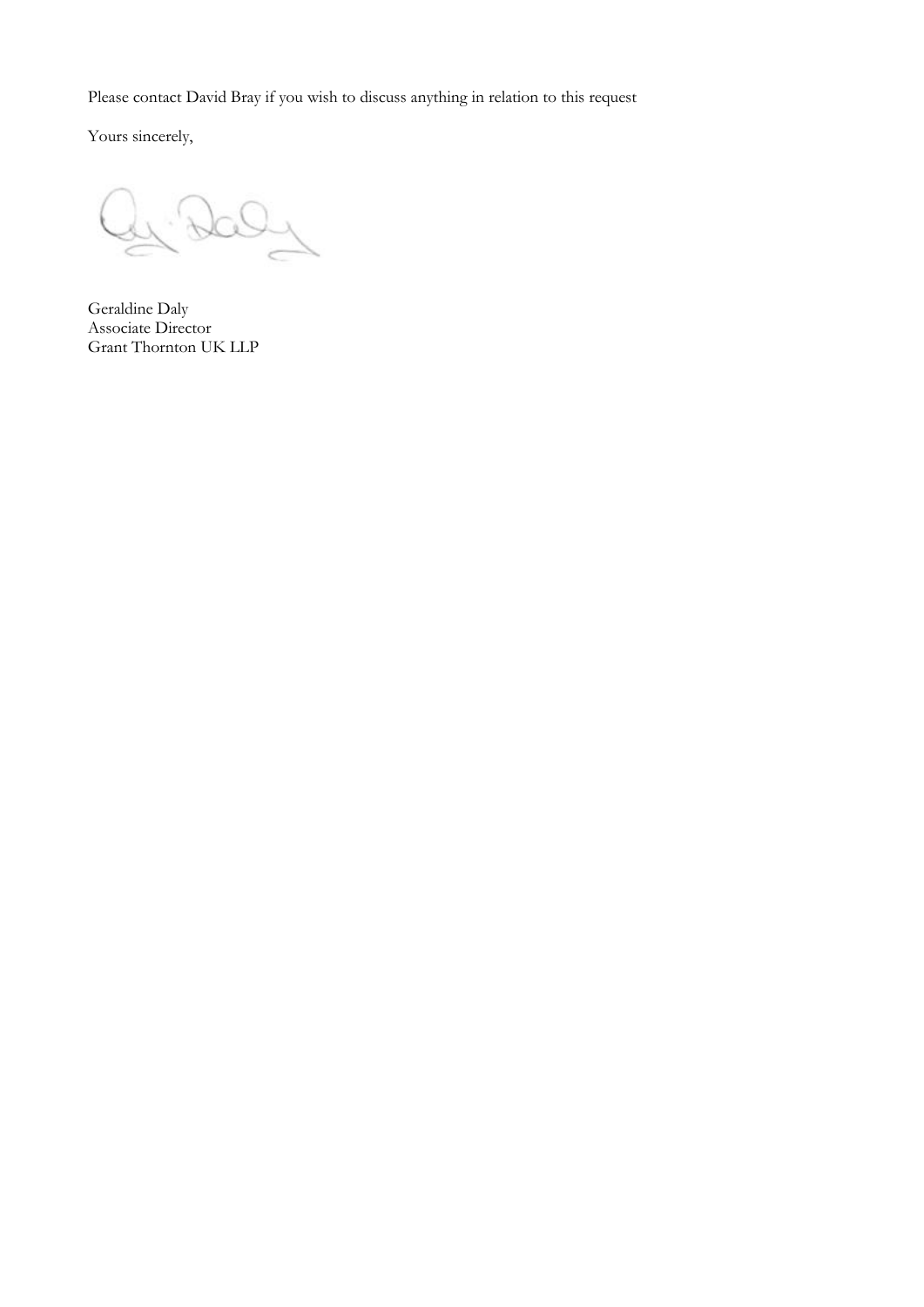## **Questions to management – Plymouth City Council**

| Auditor question                                                                                                                                                                               | Response |
|------------------------------------------------------------------------------------------------------------------------------------------------------------------------------------------------|----------|
| Fraud                                                                                                                                                                                          |          |
| Please provide your assessment of how your<br>financial statements may be materially misstated<br>due to fraud, including the nature, extent and<br>frequency of such assessments.             |          |
| What are your processes for identifying and<br>responding to the risks of fraud? Have you<br>identified any specific risks of fraud and/ or areas<br>where the risks of fraud likely to exist? |          |
| How do you communicate with those charged<br>with governance regarding your processes for<br>identifying and responding to the risks of fraud?                                                 |          |
| How do you communicate with your employee<br>regarding business practices and ethical<br>behaviour?                                                                                            |          |
| Do you have knowledge of any actual, suspected<br>or alleged fraud affecting the entity?                                                                                                       |          |
| <b>Related Parties</b>                                                                                                                                                                         |          |
| Please list your related parties, highlighting any<br>changes from the prior period                                                                                                            |          |
| Please provide a summary of the nature of the<br>relationships between the entity and these related<br>parties                                                                                 |          |
| Has the entity entered into any transactions with<br>these related parties during the 2018/19 period, if<br>so, what was the type and purpose of the<br>transaction(s)?                        |          |
| <b>Going Concern</b>                                                                                                                                                                           |          |
| Is the going concern basis of accounting a<br>fundamental principle in the preparation of your<br>financial statements?                                                                        |          |
| Has a preliminary assessment of the entity's ability<br>to continue as a going concern been performed?                                                                                         |          |